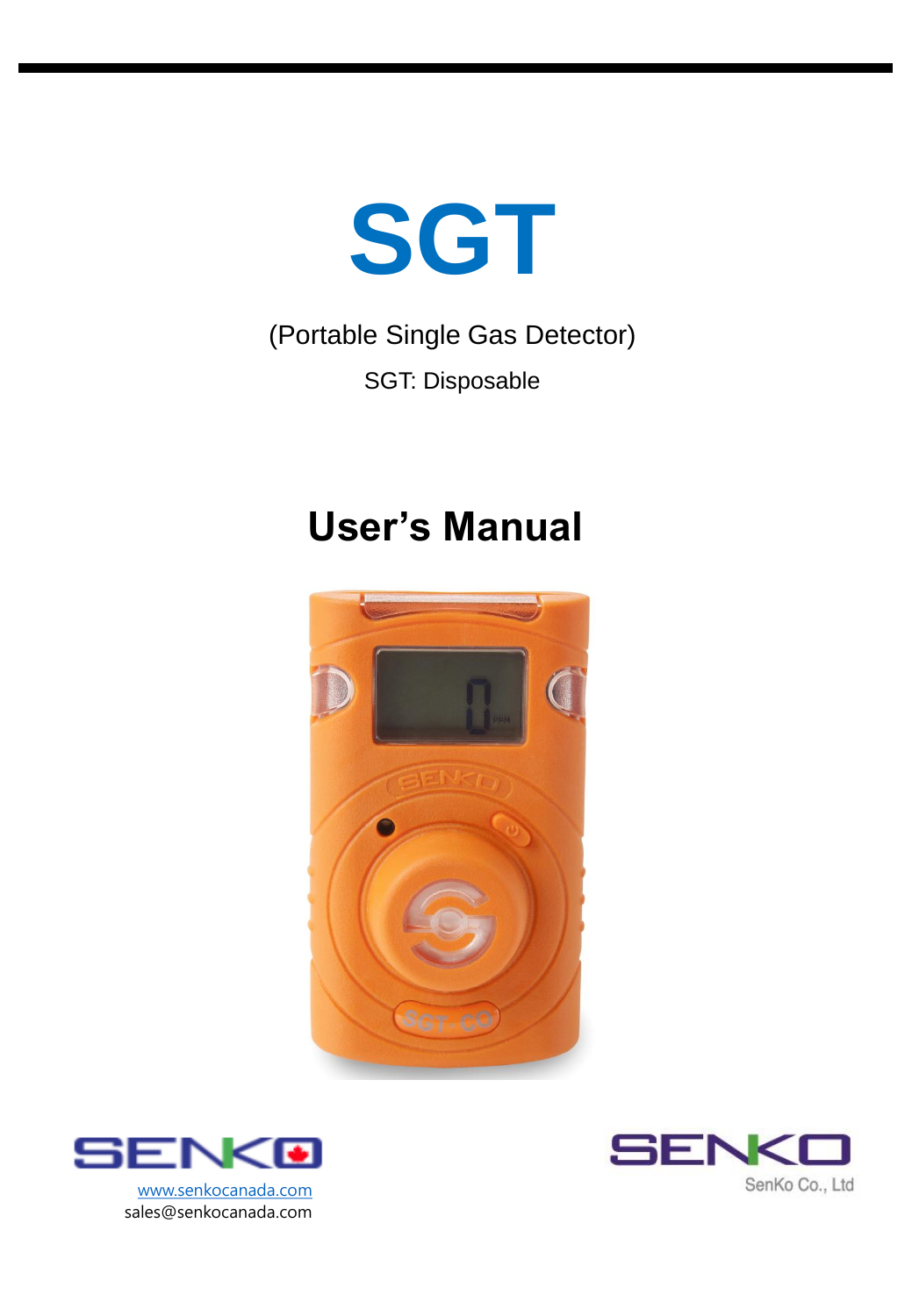### **Product Overview**

SGT is a portable single gas detector designed to detect the presence of oxygen, toxic and combustible gases in the ambient environment. When activated, SGT continuously monitors ambient air for the presence of a specific gas and alerts the user to potentially unsafe exposure with LED, vibrating, and audible alarms in the event that gas concentration exceeds alarm set points. And the alarm set point, calibration range, and display configuration can be changed via SENKO-IR Link (Optional).

#### **WARNING**

- Any unauthorized attempt to repair or modify the product, or any other cause of damage beyond the  $\Lambda$ range of the intended use, including damage by fire, lightening, or other hazard, voids liability of the manufacturer.
- Activate this product only if sensor, visual, detection, and audible cover are clear from contaminants  $\Delta$ such as dirt and debris that could block the area where gas is to be detected.
- $\Delta$ Do not clean and rub the LCD screen of the products with a dry cloth or hands in hazardous environment to prevent the static electricity.
- Perform cleaning and maintenance of the products in fresh air that is free of hazardous gases Λ
- Test the response of a sensor regularly by the gas concentration exceeding alarm set point.  $\wedge$
- Test LED, audio and vibration manually. Δ
- $\Lambda$ Gas concentration measurements by the sensor can vary based on the environment (temperature, pressure and humidity). Therefore, calibration of SGT should be performed in the same (or similar) environment of the device's actual use.
- If the temperature changes sharply during use of the device (e.g., indoors vs outdoors), the value of Δ the measured gas concentration can suddenly change. Please use the SGT after the gas concentration value has stabilized.
- Severe vibration or shock to the device may cause a sudden reading change. Please use SGT after  $\Delta$ the value of gas concentration has stabilized. Excessive shock to SGT can cause the device and/or sensor to malfunction.
- All alarm value is set based on the alarm standard that is required by international standard. Λ Therefore, alarm values should be changed only under the responsibility and approval of the administration of the work site where the instrument is used.
- Λ Use IR communications in the safety zone which is free of hazardous gases.
- Do not attempt to replace the battery and sensor as SGT is designed to be disposable. Changing the Δ battery and sensor may impair intrinsic safety and the attempt will void warranty.

#### **CAUTION**

Δ

- Δ Before operating this device, please read the manual carefully.
- Δ This device is not a measurement device, but a gas detector.
- $\Delta$ If calibration and self-test fails continuously, please do not use the device.
- Δ For the O2 detector, perform calibration every 30 days in the fresh air environment.
- Λ Before use, please check the activation date, and if the activation date is past, please do not use the device.
- Λ Clean detectors with a soft cloth and do not use chemical substances for cleaning.
- Δ To maintain 24 months life time, avoid the below activities except the necessary cases to check events(Max/Min), lifetime/concentration, and alarm set points. Otherwise, the frequent use of the button will deplete the battery lifetime less than 24 months.
	- 1. Push the button frequently without valid reasons.
	- 2. Frequent alarm operation or alarms are remained for a long time. \*Normal Alarm Use: 1 time and 2 minutes per day.
	- 3. Connect with the SGT IR Link frequently except the bump testing.
	- View a serial number on the label at the back side of the device. (ex, 20170101)
		- 1. The serial number indicates below.

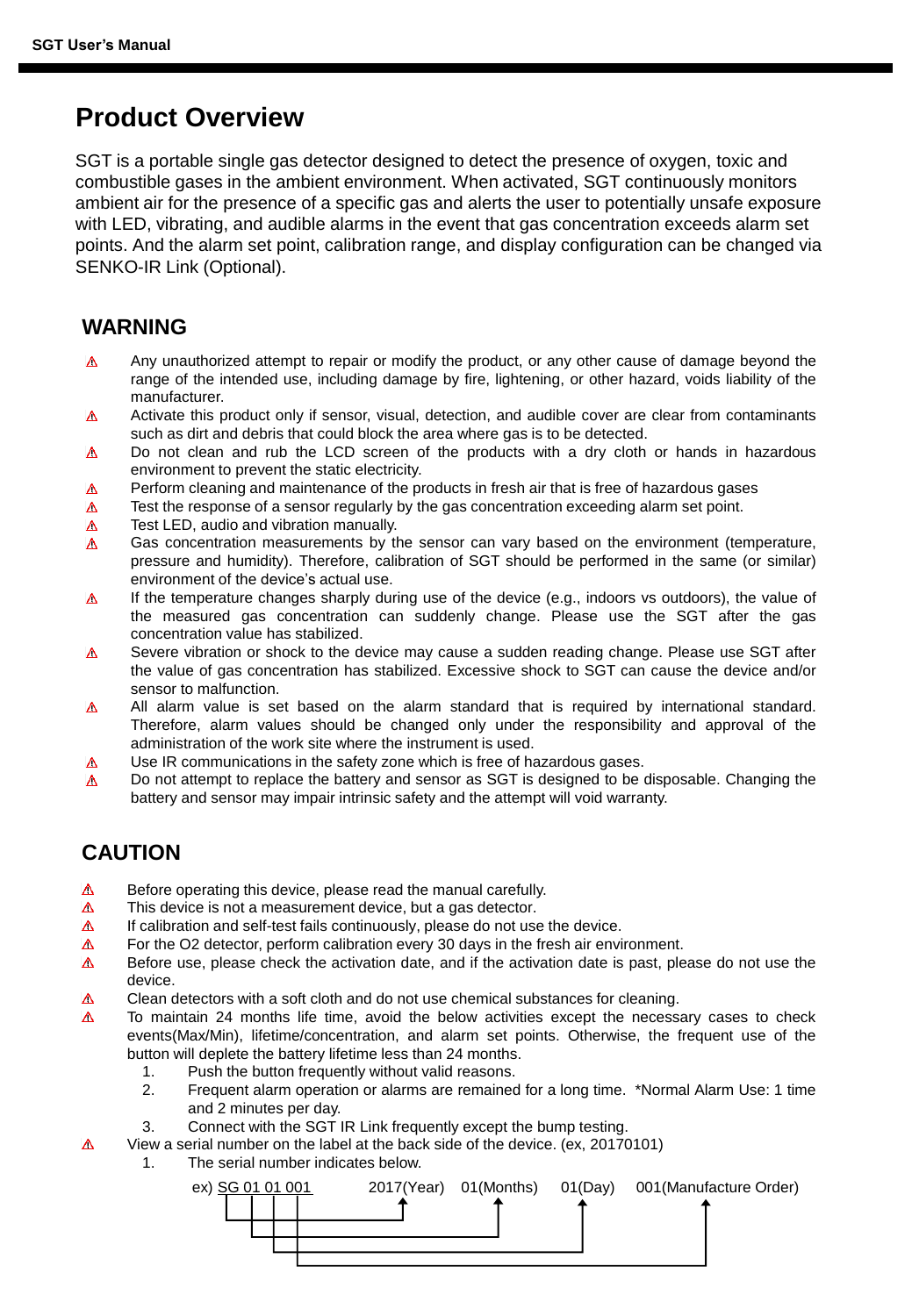## **Table Contents**

| 1. Product Overview                        | 4  |
|--------------------------------------------|----|
| 2. Activation                              | 5  |
| 3. Mode                                    | 6  |
| 1) Measuring Mode                          | 6  |
| 2) Display Mode                            | 6  |
| 3) Alarms / Battery / Test Failure Display | 6  |
| 4. Event Log                               | 8  |
| 5. Calibration                             | 8  |
| 1) Fresh Air Calibration                   | 8  |
| 2) Standard Gas Calibration                | 9  |
| 3) Return to Measuring mode                | 9  |
|                                            | 10 |
| 7. Specification                           | 11 |
| 8. Certification                           | 12 |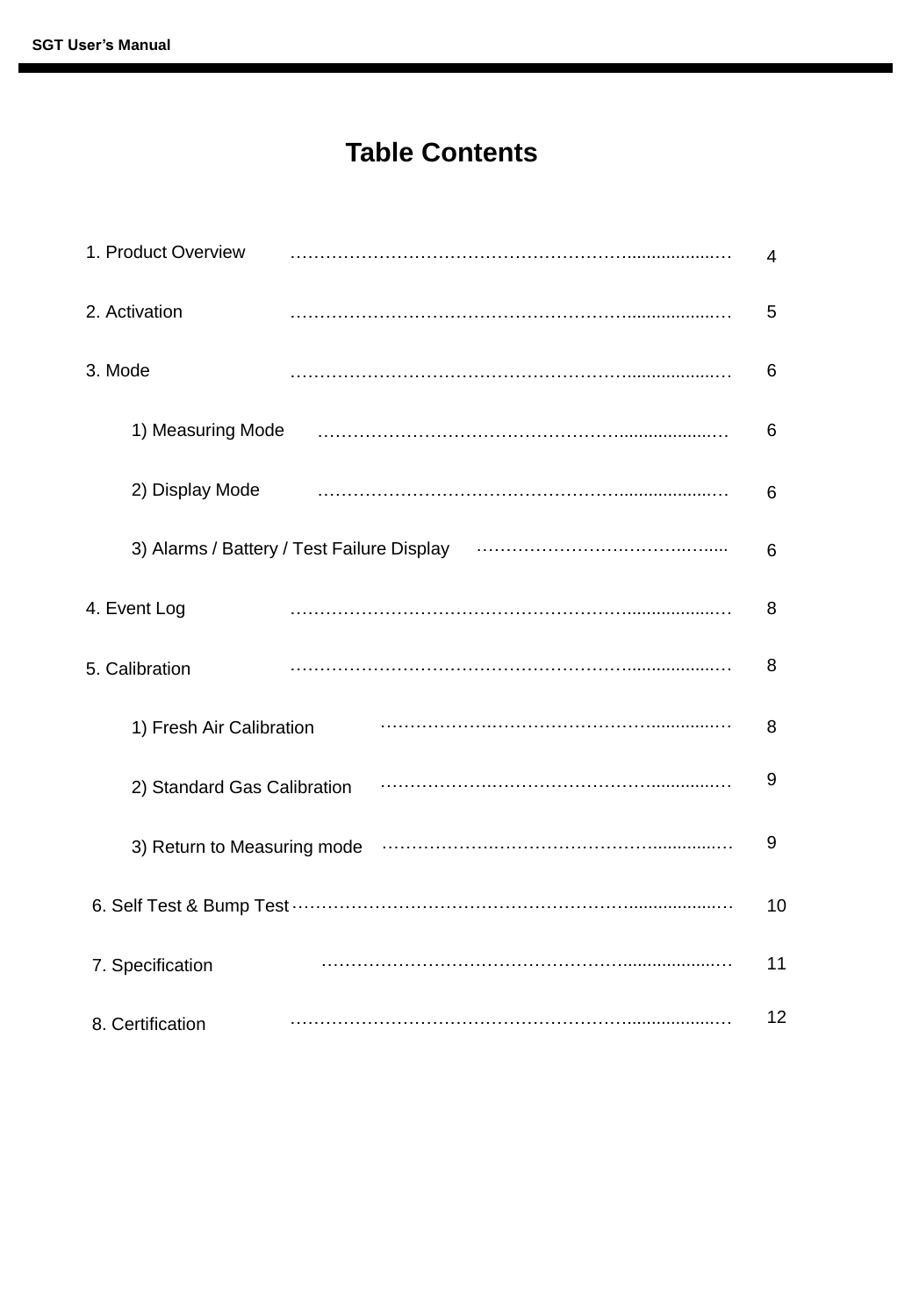# **1. Product Overview**



### **LCD Display Symbols**

| ALARM        | Alarm condition                            | M)                         | <b>Remaining Month(Month)</b>                |  |
|--------------|--------------------------------------------|----------------------------|----------------------------------------------|--|
|              | $\boldsymbol{\Theta}$<br>Low Alarm Display |                            | <b>Remaining Day</b>                         |  |
|              | High Alarm Display                         | Ð                          | Remaining Time(Hour)                         |  |
|              | <b>Stabilization Success</b>               | <b>MAX</b>                 | Max Peak Value                               |  |
| $\mathbf{X}$ | <b>Stabilization Failure</b>               | <b>MIN</b>                 | Min Peak Value                               |  |
|              | <b>Fresh Air Calibration</b>               | %LEL<br><b>PPM</b><br>%VOL | <b>Measurement Unit</b>                      |  |
|              | <b>Standard Gas Calibration</b>            |                            | Lifetime less than 30 days<br>Or Low Battery |  |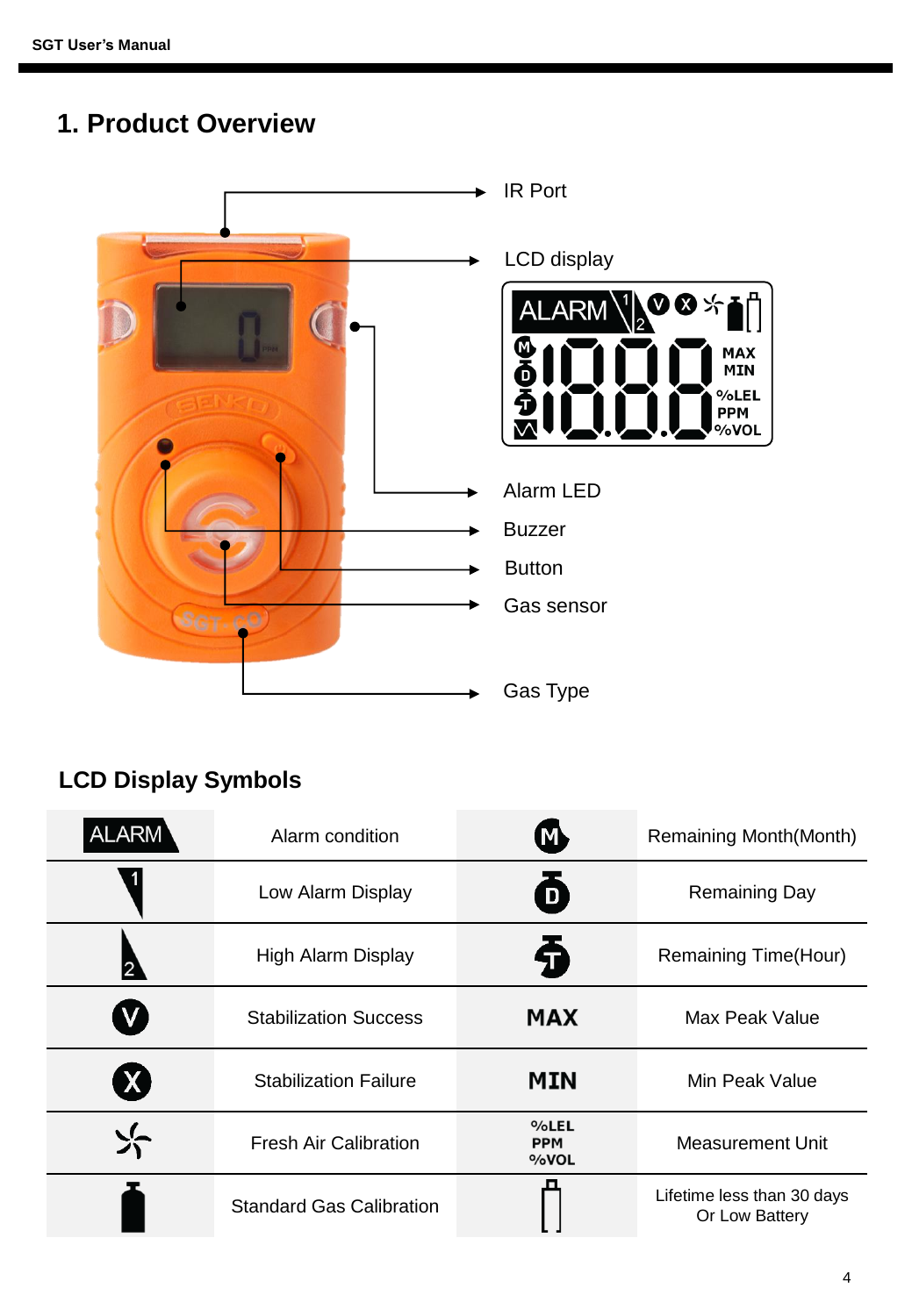### **2. Activation**

#### **< CAUTION >**

**Before use, check the manufacturing date on the box. Please do not open if it is over the shelf life below.**

#### **Shelf Life**

SGT-Oxygen: 3 months from the manufacturing date SGT-Toxic: 6 months from the manufacturing date

In a safe environment, when pressing button for 3 seconds, gas type and firmware version (ex. v2.2) will be displayed. For 10 seconds countdown, the device will be stabilized. After stabilization is completed, "V" icon will appear on the display screen and the device will move to Measuring mode.



In the event that stabilization of the device fails,  $\bullet$  will appear on the display and Measuring mode will not be entered. In this case, contact authorized reseller or SENKO service center at 82-31-492-0445 for repair / return information.

#### **< CAUTION >**

**Appropriate calibration of the device is required prior to operation. Always ensure that the device makes the proper detection response to the pertinent gas. Verify that debris that could interfere with the detection of gas are not blocking the area where gas is to be detected.**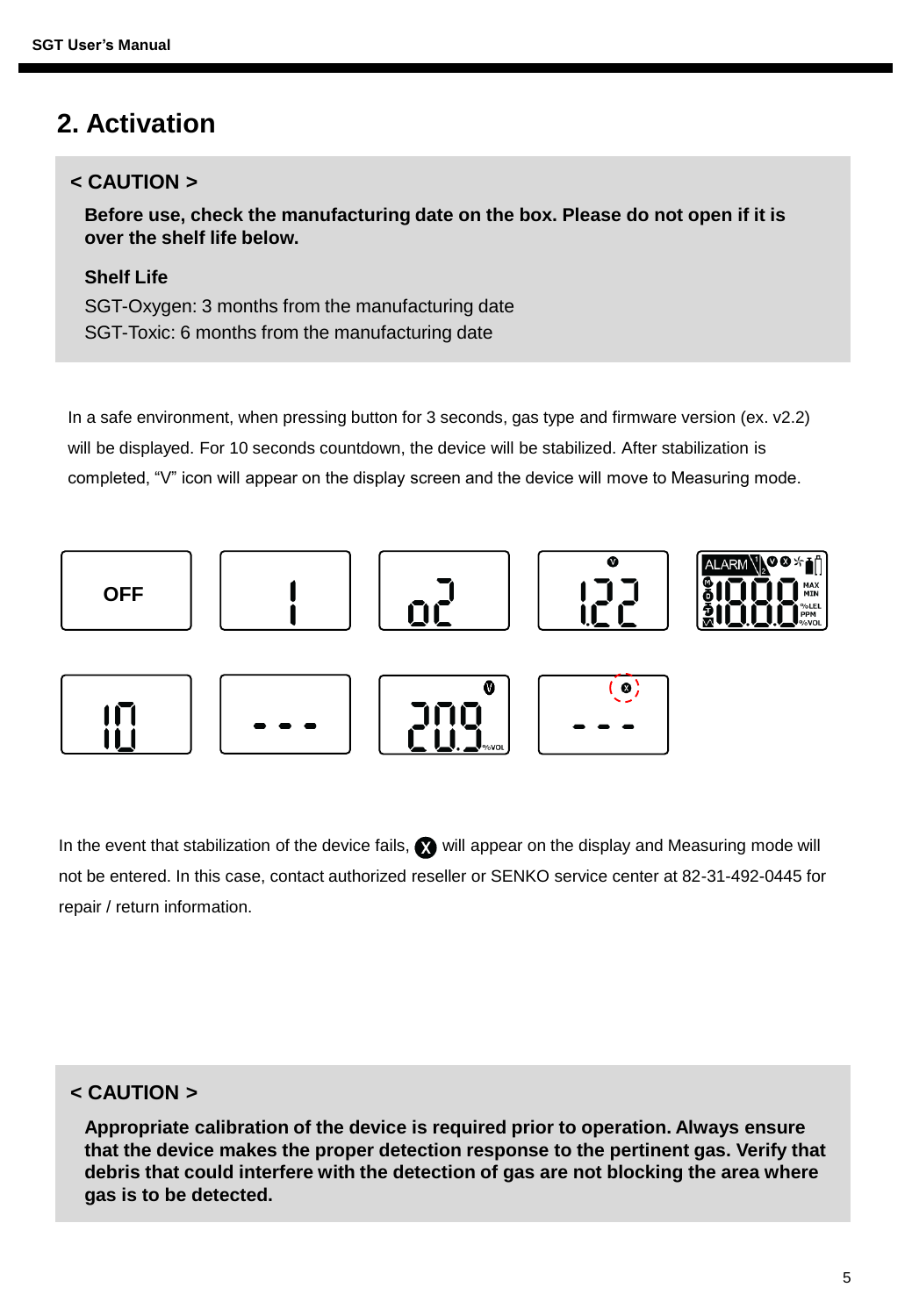### **3. Mode**

**3.1. Measuring mode**



- When activated, in Measuring mode, gas concentration or remaining life (Option) appears on the screen.
- Oxygen concentration is displayed in percent by volume (%Vol) and toxic concentration is displayed in parts per million. (PPM)

#### **3.2. Display mode**

In Measuring Mode, by pressing button for one second, the following ICONs will appear in order.

Min (only for oxygen) -> Max -> clr -> Remaining Life time(  $\bigcirc$  ,  $\bigcirc$  ,  $\bigcirc$  ) -> 1st alarm set point -> 2nd alarm set point -> Firmware version -> Calibration Concentration

At the last step, if you press button or do not push any button for a second, the device will return to Measuring Mode.

#### **3.3. Alarms / Battery / Test Failure Display**

When the gas concentration exceeds alarm set points,  $\bigvee$  or  $\bigtriangleup$  will be displayed and the device will vibrate, flash (LED), and beep. To remove alarms, move to a clean air location. and then a gas concentration will decrease, and alarm will stop.

Failure of Test and Calibration: Display  $\bigotimes$  icon with beeping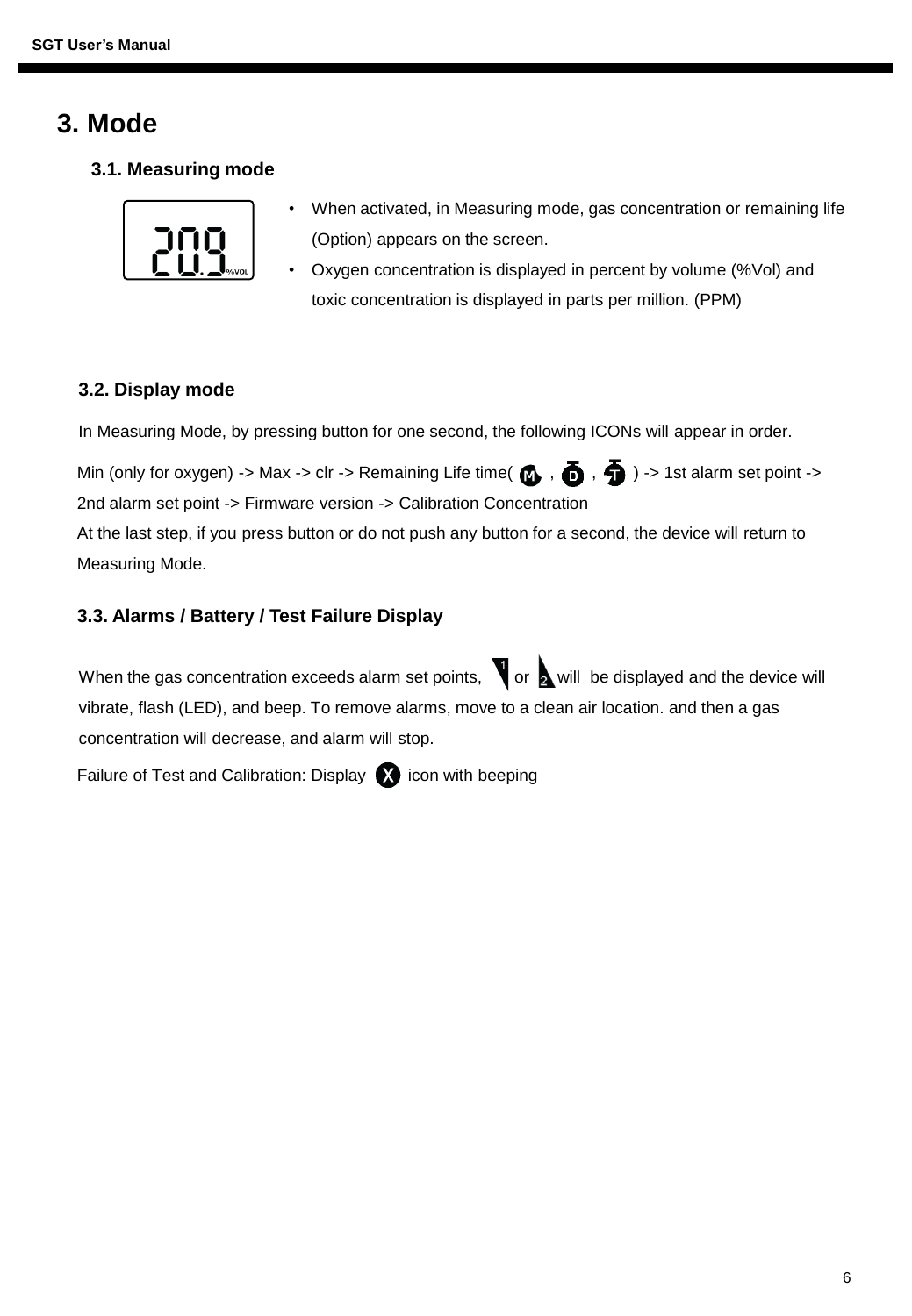| <b>Alarm</b>        | <b>Alarm Standard</b>                                 | <b>LCD Display</b>               | <b>Alarm and Vibration Display</b>              |
|---------------------|-------------------------------------------------------|----------------------------------|-------------------------------------------------|
| 1st Alarm           | Exceeds 1st alarm                                     | Icon &<br>concentration          | Buzzer, LED<br>Vibration                        |
| 2nd Alarm           | Exceeds 2nd alarm                                     | <b>A</b> Icon &<br>concentration | Buzzer, LED<br>Vibration                        |
| Remaining life      | Below 30 days                                         | Icon                             |                                                 |
| Lifetime Expiration | Past 24 months<br>(End Of Life)                       | Γn                               | Lifetime is over.<br>(Replace with a new SGT.)  |
| <b>Test Failure</b> | Failure of sensor<br>test / Failure of<br>calibration | <b>8</b> Icon displays           |                                                 |
| <b>Battery Test</b> | Low Power                                             | H<br>nni<br>Önc                  |                                                 |
| <b>Bump Test</b>    | <b>Bump Test Period</b>                               | $\bf{0}$                         | Press the button to activate the<br>bump test   |
| Calibration         | <b>Calibration Period</b>                             | ⊁∙                               | Press the button to activate the<br>calibration |

#### **Alarm Set Point**

| Gas             | O2  | CO    | H <sub>2</sub> S | H <sub>2</sub> | SO <sub>2</sub> | C <sub>12</sub> | NH <sub>3</sub> | NO <sub>2</sub> |
|-----------------|-----|-------|------------------|----------------|-----------------|-----------------|-----------------|-----------------|
| 1st             | 19% | 30ppm | 10ppm            | 100ppm         | 2ppm            | $0.5$ ppm       | 25ppm           | 3ppm            |
| 2 <sub>nd</sub> | 23% | 60ppm | 15ppm            | 500ppm         | 5ppm            | 1ppm            | 35ppm           | 5ppm            |

#### **< CAUTION >**

**All alarm values are set based on the alarm standard that is required by international standards. Therefore, alarm values must be changed only under the responsibility and approval of the administration of the work site where the instrument is used.**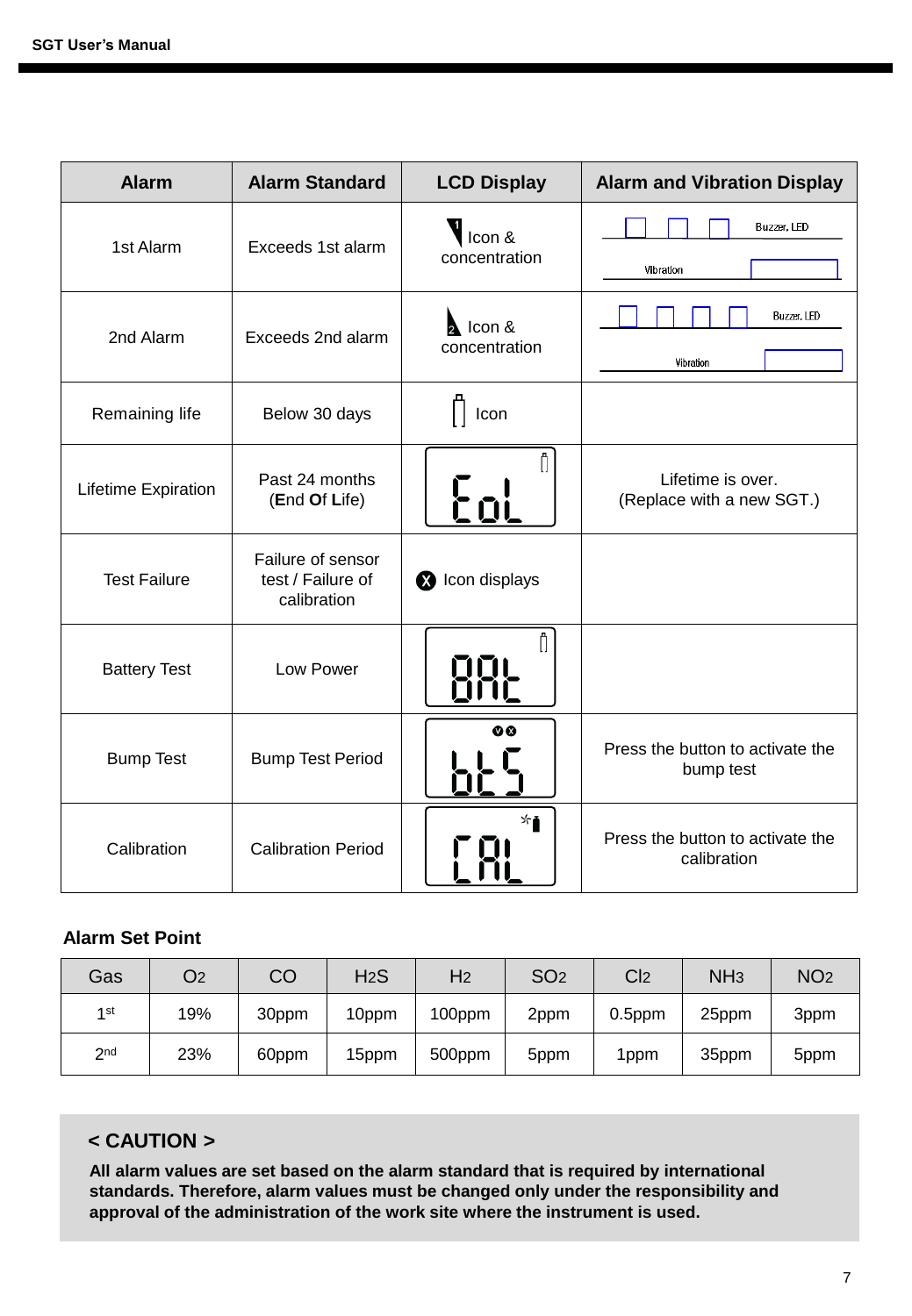### **4. Event Log**

Last 30 events are stored on a device. Once more than 30 events are stored, the log events are removed automatically in the order starting at Event 1. And, the stored log events data can be transferred to SENKO-IR LINK. Each alarm event records followings:

- Types of alarms (1st or 2nd) / Alarm concentration in ppm or % / Peak concentration

# **5. Calibration**

#### **< CAUTION >**

**Initial calibration is performed on all devices prior to shipment. Once received, calibration should be performed monthly (or quarterly) depending on frequency of use.**







Fresh Air Calibration Standard Gas Calibration

#### **5.1. Fresh Air Calibration**

When pressing and holding the button for 5 seconds in the calibration mode( $\Box$ ),  $\angle \Box$  icon and

'CAL' mark will appear on the LCD.

And, press the button to initiate calibration for three seconds. When calibration begins, a countdown (starting at 10) will appear on the screen.







Once completed,  $\bullet$  icon will appear on the LCD.





If calibration fails,  $\Omega$  icon will appear on the display. If this continues, please contact the sales representative or SENKO service center.



#### **< CAUTION >**

**Calibration should be performed in a fresh-air environment that is free for any influence of other gases (since calibration is assumed to be performed in an environment with 20.9% of Oxygen). It is also recommended that calibration should be performed in a space that is not confined.**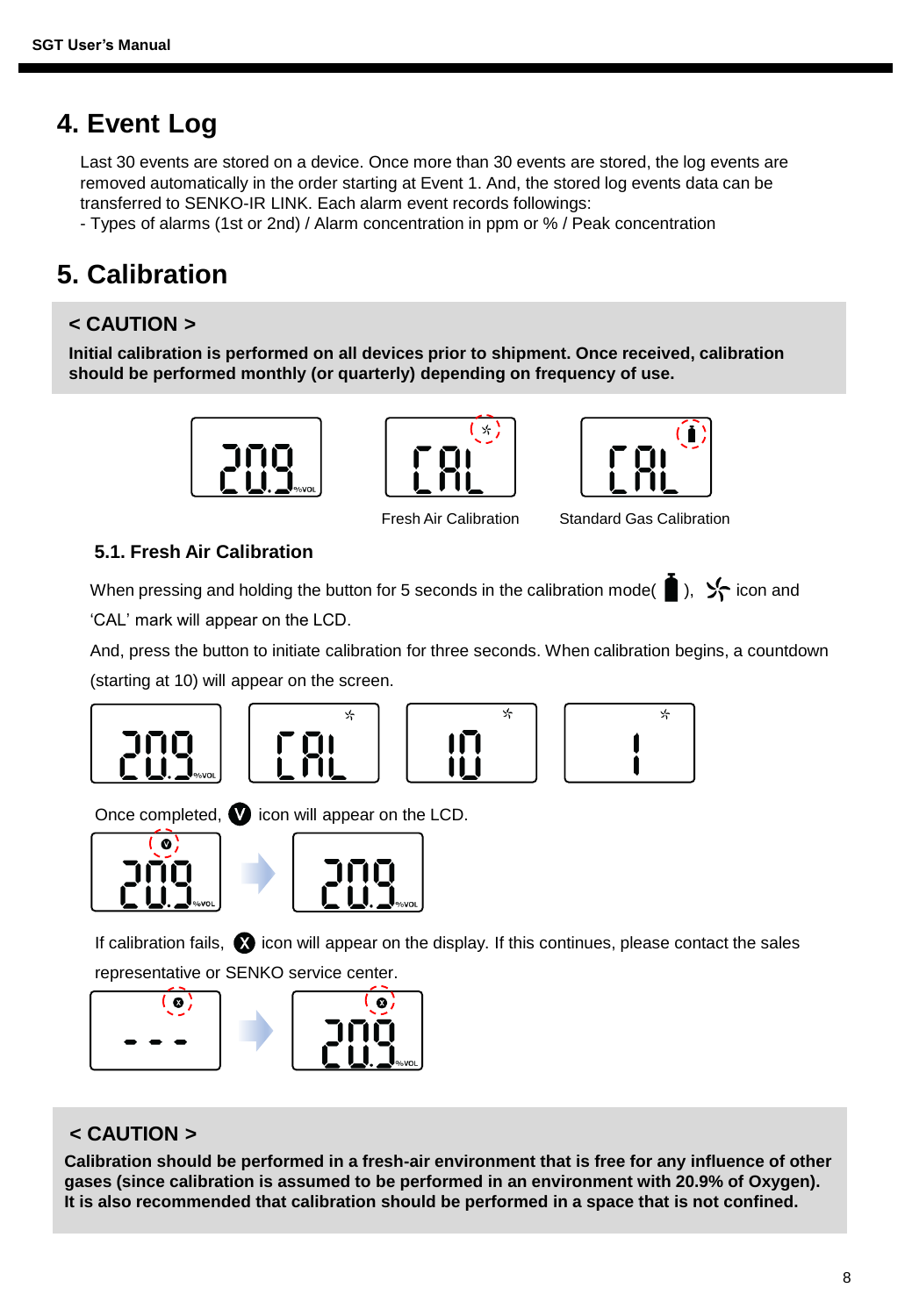#### **5.2. Standard Gas Calibration**

When pressing and holding the button for 5 seconds in the calibration mode  $\bullet$ ,  $\cdot$  icon and 'CAL' mark will appear, and when pressing button once again,  $\blacksquare$  icon will appear. And then, press and hold the button for three second to initiate calibration. When calibration begins, a countdown (60 seconds or more depending on sensor types) will appear on the screen.



Once completed,  $\bullet$  icon will appear several seconds on the display. Then, the device will return to Measuring mode.



Once calibration fails,  $\bullet$  icon will appear on the display. If this continues, please contact the sales representatives or SENKO service center.



#### **5.3. Return to Measuring Mode.**

In the standard calibration mode  $\blacksquare$ , by pressing the button for a second, the fresh air calibration, standard calibration, and ESC will appear on the display consecutively. In the ESC mode, press the button for 3 seconds, the device will be get out of the calibration mode. And press the button one time, it will return Measuring mode.



#### **Calibration concentration.**

| Gas           | O2                          | CO        | H <sub>2</sub> S | H <sub>2</sub> | SO <sub>2</sub> | C <sub>2</sub> | NH <sub>3</sub> | NO <sub>2</sub> |
|---------------|-----------------------------|-----------|------------------|----------------|-----------------|----------------|-----------------|-----------------|
| Concentration | $0.0%$ Vol<br>(N2:99.9%Vol) | $100$ ppm | 50 ppm           | 500 ppm        | 10 ppm          | 10 ppm         | $100$ ppm       | $10 \text{ pm}$ |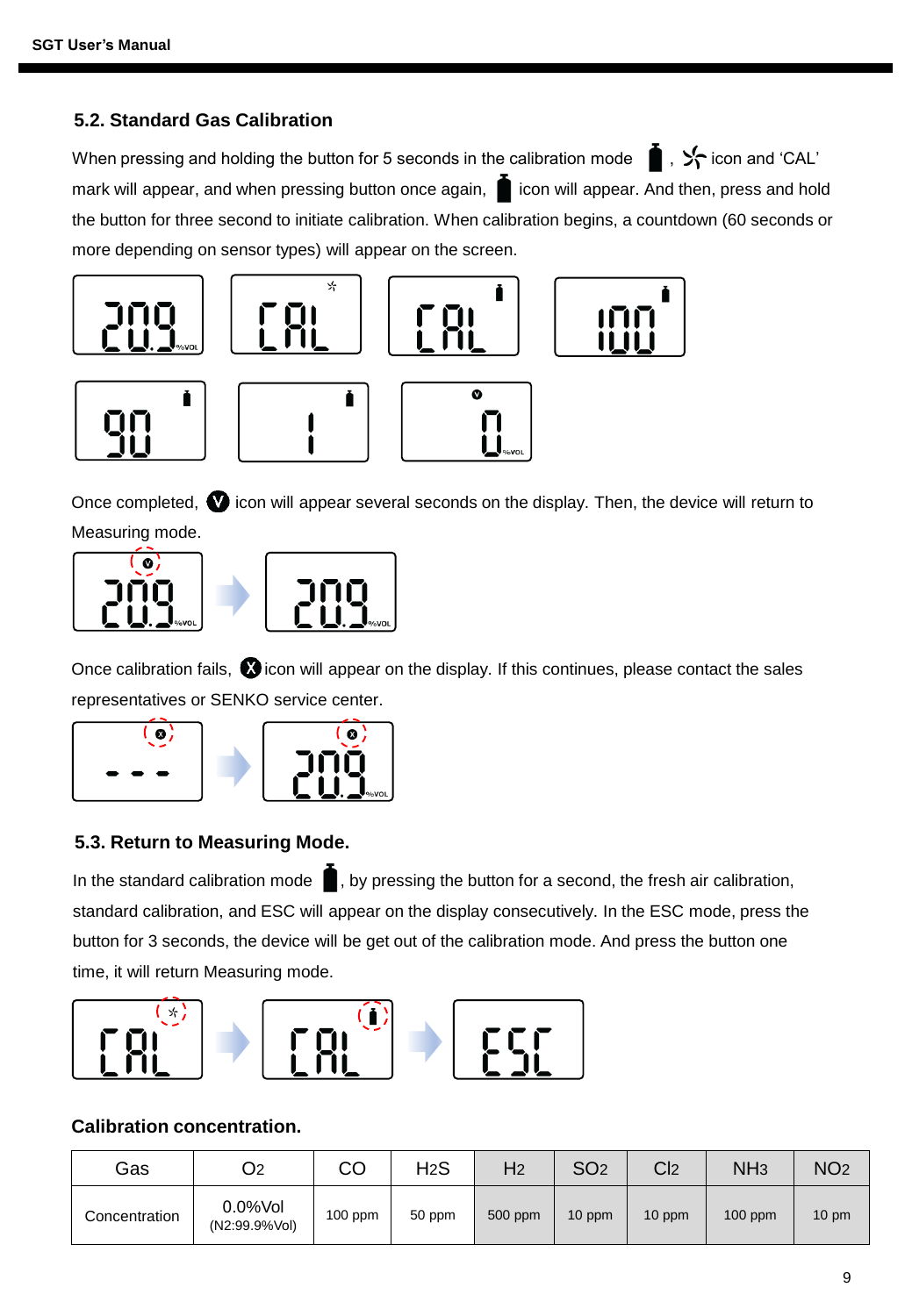### **6. Self Test & Bump Test**

#### **6.1. Self Test**



The default of Self-Test is N/A, and the interval is 8hr~20hr, or N/A. To initiate the self-test, please set the self-test interval via the IR link. After the setting interval is activated, STS message will flash. (The message will flash until users perform the Self-test.) Once you press the button, it will test buzzer, LED, Vibration, LCD, 1ST alarm, and 2ND alarm. After the test is completed, END message with  $\bullet$  icon will be displayed. (Users are required to check the test processes manually.)

#### **6.2. Bump Test**



The interval of Bump-test is 1~365days, and the default is N/A. To initiate the bump test, set the bump test interval. Once the bump test time reaches, bts message will flash. Once you press and hold the button for 3 seconds, the tst message will be displayed for 45 seconds (To cancel, press the button for one second). Within the 45 seconds, apply a test gas (If no gases are applied, the bts message will flash again). After the selected gas is applied, if the test is successful, SUC message with  $\bullet$  will be displayed after 30 seconds. And then, remove the calibration cap and gas tube. If the test fails, FA message with  $\bullet$  will be displayed and bts message will be flashing until the test is successful.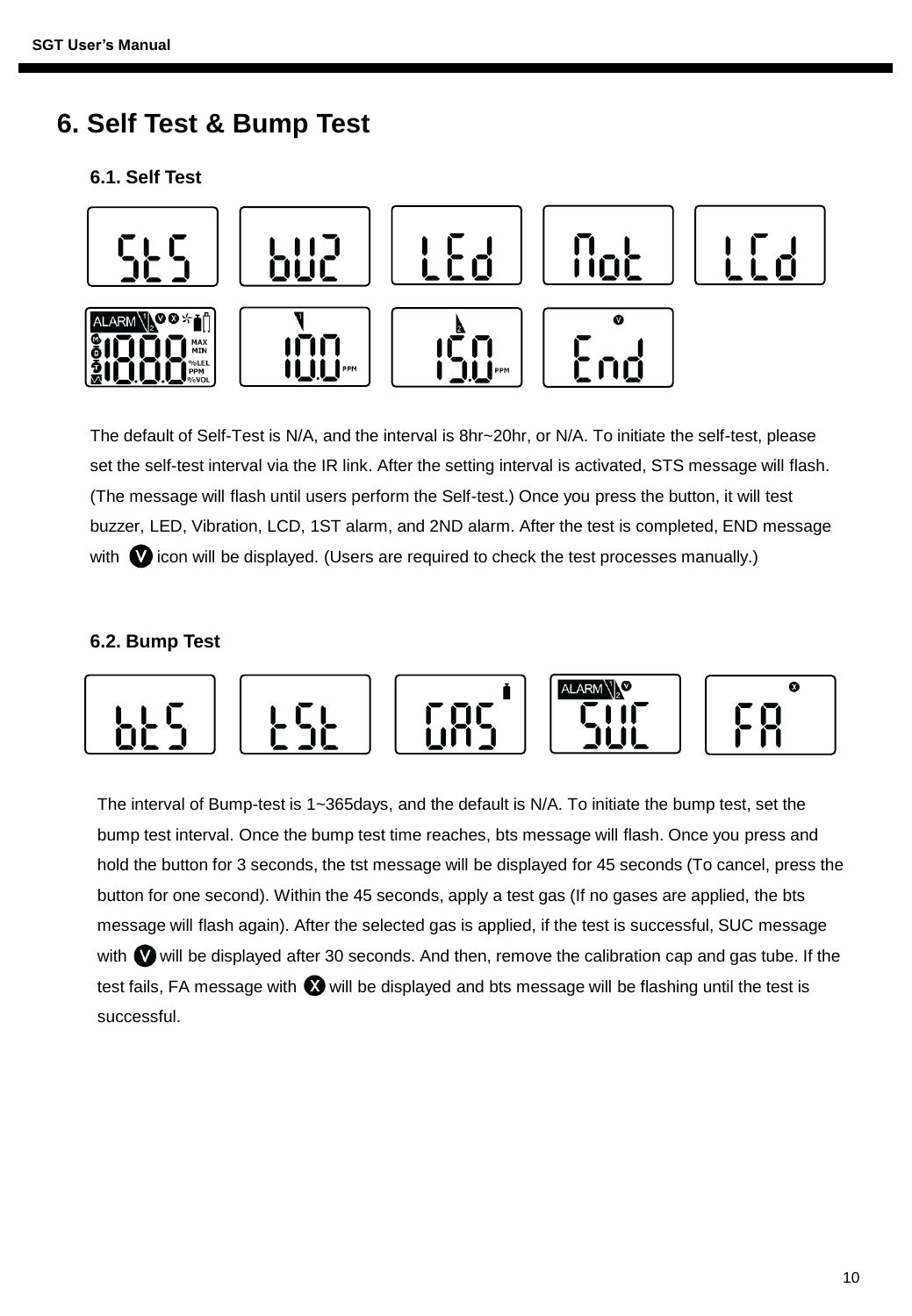# **7. Specification**

| <b>Model</b>                     | <b>SGT</b>                                                                                                                     |                                                                 |               |                |                 |                 |                 |                 |  |  |  |
|----------------------------------|--------------------------------------------------------------------------------------------------------------------------------|-----------------------------------------------------------------|---------------|----------------|-----------------|-----------------|-----------------|-----------------|--|--|--|
| <b>Measure Gas</b>               | O <sub>2</sub>                                                                                                                 | CO.                                                             | $H_2S$        | H <sub>2</sub> | SO <sub>2</sub> | Cl <sub>2</sub> | NH <sub>3</sub> | NO <sub>2</sub> |  |  |  |
| Range                            | 0~30%Vol                                                                                                                       | 0~500ppm                                                        | $0 - 100$ ppm | 0~1000ppm      | $0 - 50$ ppm    | $0 - 20$ ppm    | $0 - 100$ ppm   | $0 - 20$ ppm    |  |  |  |
| <b>Sensor Type</b>               |                                                                                                                                | Electrochemical                                                 |               |                |                 |                 |                 |                 |  |  |  |
| <b>Measurement</b>               |                                                                                                                                | Diffusion type                                                  |               |                |                 |                 |                 |                 |  |  |  |
| <b>Display</b>                   |                                                                                                                                | LCD display                                                     |               |                |                 |                 |                 |                 |  |  |  |
| <b>Audible</b>                   |                                                                                                                                |                                                                 |               | 90dB at 10cm   |                 |                 |                 |                 |  |  |  |
| Warning<br>Lamp                  |                                                                                                                                | Red Flashing LEDs (Light-Emitting Diode)                        |               |                |                 |                 |                 |                 |  |  |  |
| <b>Vibration</b>                 |                                                                                                                                | <b>Vibration Alarm</b>                                          |               |                |                 |                 |                 |                 |  |  |  |
| <b>Battery</b>                   | Manufacture: Vitzrocell / P/N: SB-AA02(P) / System: Lithium Primary Battery<br>Nominal voltage: 3.6V / Nominal capacity: 1.2Ah |                                                                 |               |                |                 |                 |                 |                 |  |  |  |
| <b>Temperature</b><br>& Humidity | -40°C ~ +50°C(for Toxic) / -35°C ~ +50°C(for O2)<br>5% ~ 95% RH (non-condensing)                                               |                                                                 |               |                |                 |                 |                 |                 |  |  |  |
| Case                             | <b>Rubber Enclosure</b>                                                                                                        |                                                                 |               |                |                 |                 |                 |                 |  |  |  |
| <b>Accessories</b>               | Calibration Cap, Manual, Test Report                                                                                           |                                                                 |               |                |                 |                 |                 |                 |  |  |  |
| Option                           | External Sampling Pump (SP-Pump101), SENKO-IR Link, Docking Station                                                            |                                                                 |               |                |                 |                 |                 |                 |  |  |  |
| Size &<br>Weight                 | Size: 54mm(W) x 91mm(H) x 32mm(D)/<br>Weight: 93g(Toxic), 104g(O2) (Battery, clip included)                                    |                                                                 |               |                |                 |                 |                 |                 |  |  |  |
| <b>Operating</b><br>Life         | 24 months, based on 2 minutes of alarm per day                                                                                 |                                                                 |               |                |                 |                 |                 |                 |  |  |  |
| <b>Event Log</b>                 | Recent 30 alarms                                                                                                               |                                                                 |               |                |                 |                 |                 |                 |  |  |  |
| Approval                         |                                                                                                                                | Ex ia IIC T4 Ga/ IP67 (Korea Ex, IECEx, ATEX, CSA & UL, INMETRO |               |                |                 |                 |                 |                 |  |  |  |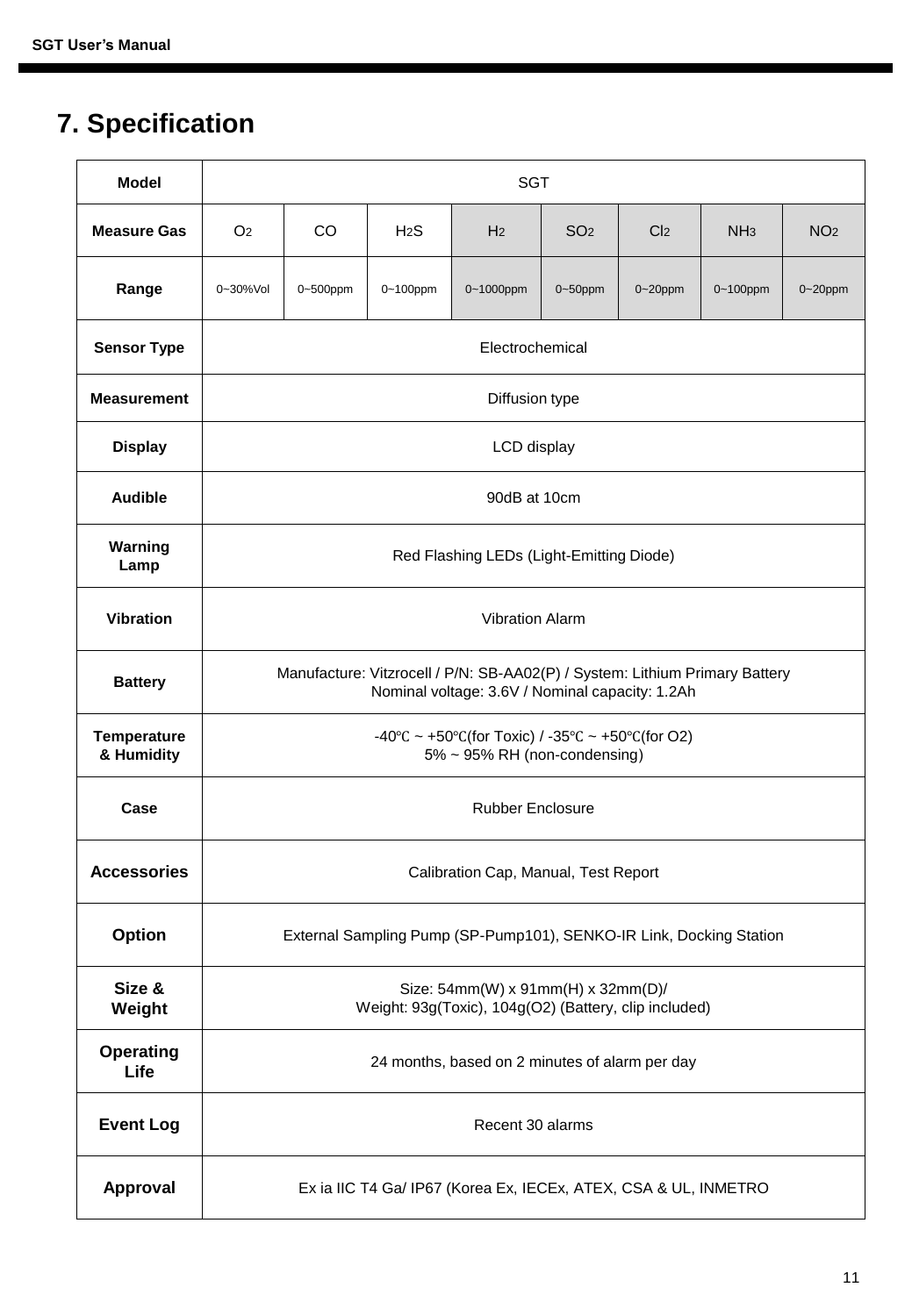### **8. Certificates**

Intrinsic Safety:

The detector is in conformity of the following standards

IECEx: **Ex ia IIC T4 Ga**

 $(1)$   $(2)$   $(3)$   $(4)$   $(5)$ 

IECEx KTL 15.0018

- Explosion Protected ①
- Protection Concept ②
- Gas Group ③
- Temperature Classification ④
- Equipment Protection level ⑤



### **Ex ia IIC T4 Ga**

Class I, Zone 0, AEx ia IIC T4 Ga Class I, Division 1, Groups A, B, C, D, T4 C22.2 No. 60079-0:2015; C22.2 No. 60079-11:2014; C22.2 No. 61010-1-12:2010; UL 61010-1, Ed. 3; UL 913, Ed. 8; UL 60079-0, Ed. 6; UL 60079-11, Ed. 6

#### ATEX: **2198 II 1 G Ex ia IIC T4 Ga IP67**

KRH16ATEX1048 Directive 2014/34/EU

- KCS: **Ex ia IIC T4** िं $\mathbb{S}$ KTL 16-KA2BO-0457
- INMETRO **Ex ia IIC T4 Ga**

BVC16.5919



#### Compliance: **Electromagnetic Compatibility Directive 2014/30/EU**

#### **Standards:**

The electrical apparatus and any acceptable variations to it specified in the schedule of this certificate and the identified documents, was found to comply with the following standards:

- IEC 60079-0: 2011 Ed. 6
- IEC 60079-11: 2011 Ed 6
- UL 61010-1, Ed. 3
- UL 913, Ed. 8
- UL 60079-0, Ed. 6
- UL 60079-11, Ed. 6
- C22.2 No. 60079-0:2015
- C22.2 No. 60079-11:2014
- C22.2 No. 61010-1-12:2012
- EN 60079-0: 2012+A11:2013
- EN 60079-11: 2012
- Manufacturing Approval:

The detector manufacturer is certified compliant with ISO 9001:2000 provisions